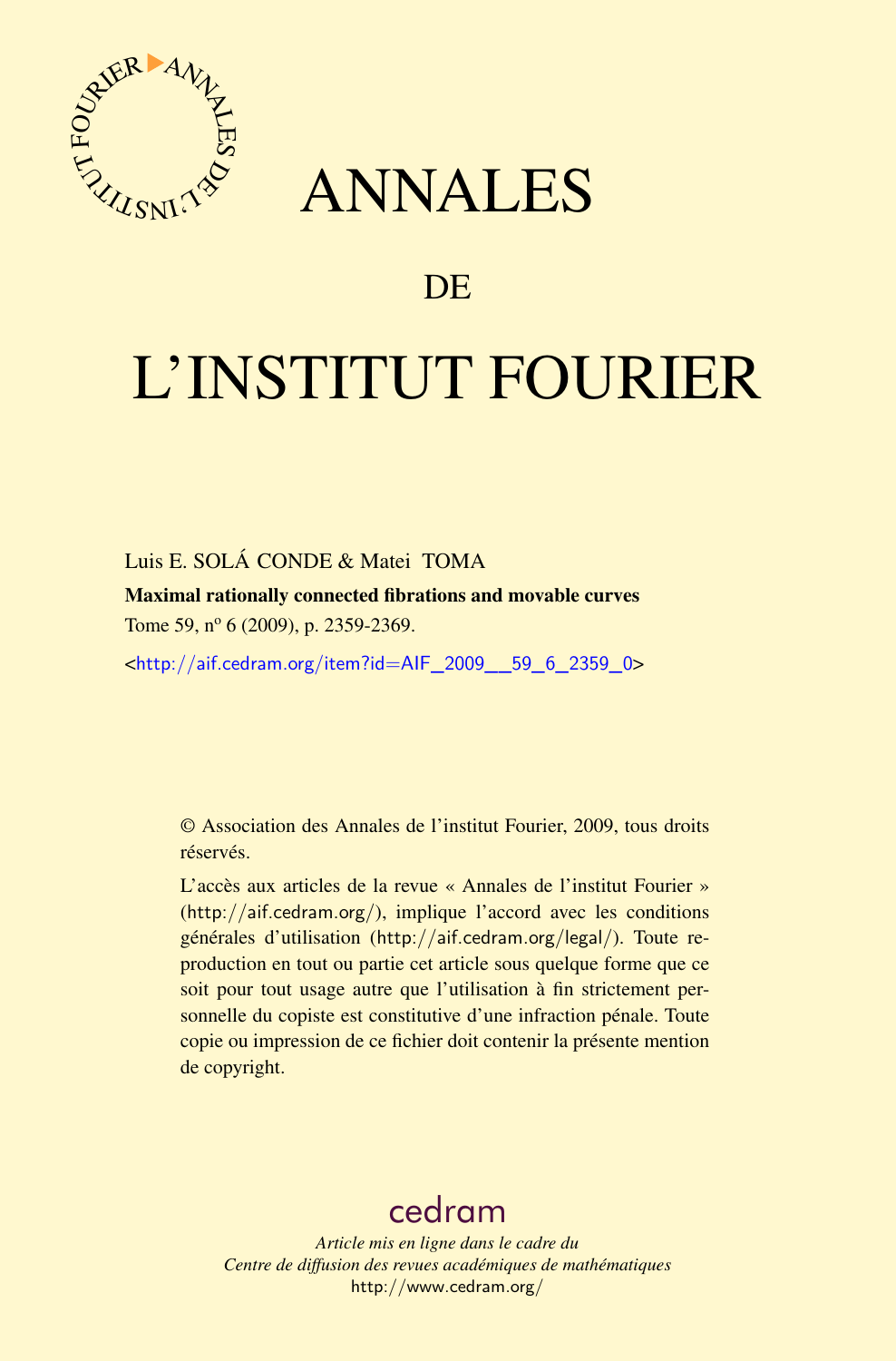#### MAXIMAL RATIONALLY CONNECTED FIBRATIONS AND MOVABLE CURVES

**by Luis E. SOLÁ CONDE & Matei TOMA (\*)**

Abstract. — A well known result of Miyaoka asserts that a complex projective manifold is uniruled if its cotangent bundle restricted to a general complete intersection curve is not nef. Using the Harder-Narasimhan filtration of the tangent bundle, it can moreover be shown that the choice of such a curve gives rise to a rationally connected foliation of the manifold. In this note we show that, conversely, a movable curve can be found so that the maximal rationally connected fibration of the manifold may be recovered as a term of the associated Harder-Narasimhan filtration of the tangent bundle.

Résumé. — Un résultat bien connu de Miyaoka affirme qu'une varieté projective est uniréglée si son fibré tangent restreint à une courbe intersection complète générale n'est pas nef. De plus, en utilisant la filtration de Harder-Narasimhan, on peut montrer que le choix d'une telle courbe induit des feuilletages rationnellement connexes de la variété. Dans cette note nous montrons qu'une courbe mobile peut être trouvée telle que la fibration rationnellement connexe maximale soit associée à un terme de la filtration de Harder-Narasimhan correspondante du fibré tangent.

#### **1. Introduction**

Since the 1980's it has become evident that rational curves play a central role in birational algebraic geometry, bringing uniruled varieties -that is, varieties covered by rational curves- into the area of interest of many researchers.

Several characterizations of uniruledness may be found in the literature, all of them relating this property with positivity properties of the tangent

Keywords: Uniruled variety, maximal rationally connected fibration, movable curve, Harder-Narasimhan filtration.

Math. classification: 14J99, 14D99, 53C12.

<sup>(\*)</sup> The authors wish to thank the Max-Planck-Institut für Mathematik in Bonn and the Institut Elie Cartan Nancy for hospitality and financial support during the preparation of this paper. The collaboration between the authors was partially supported by the project MTM2006-04785 of the Spanish Government.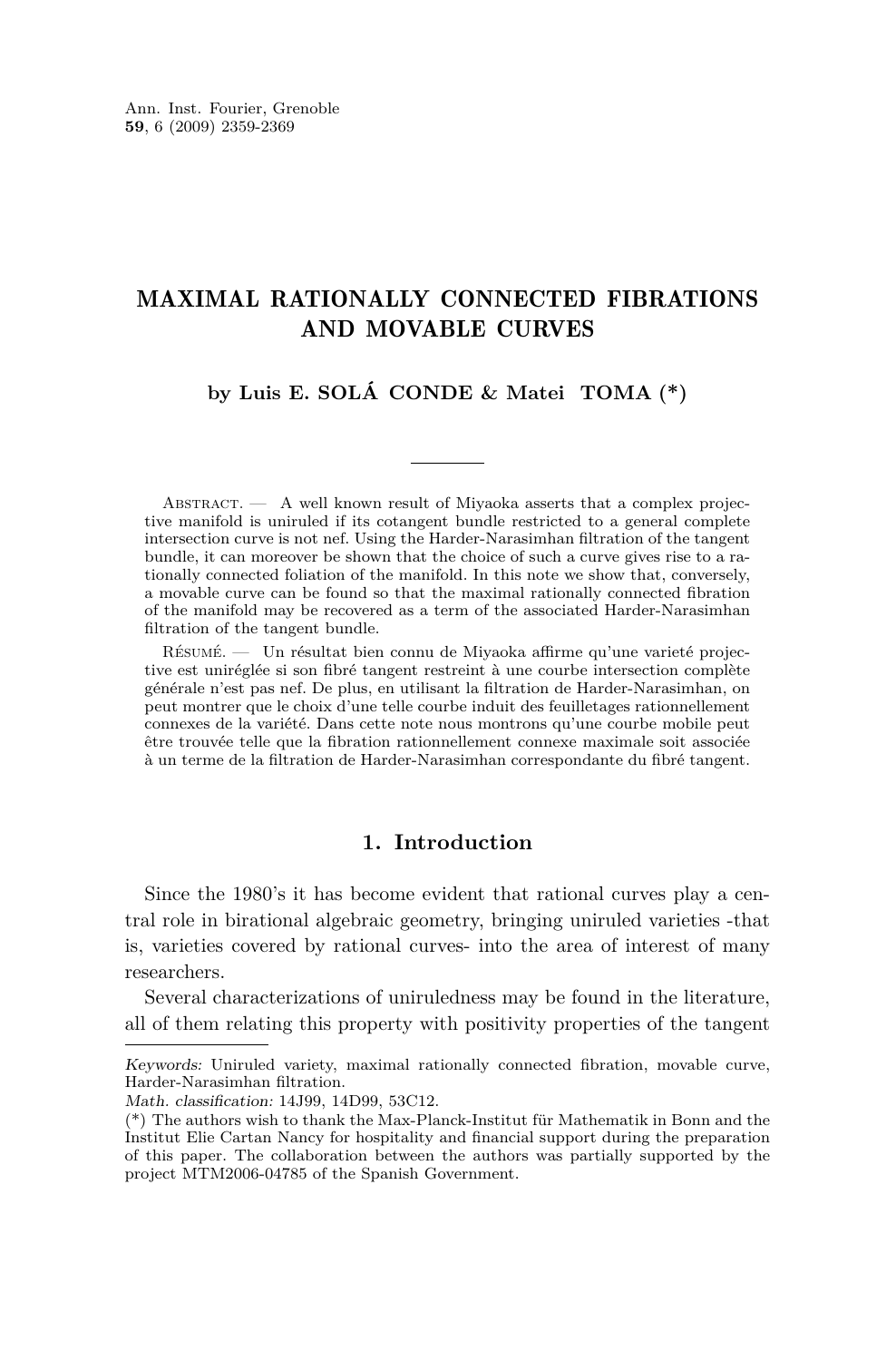<span id="page-2-0"></span>bundle. In 1987 Miyaoka and Mori proved that a complex projective manifold *X* is uniruled if and only if  $K_X$  is negative on a curve *C* passing by *x* for general  $x \in X$  (cf. [\[13\]](#page-11-0)). This result has been recently improved by Boucksom, Demailly, Păun and Peternell, who have proved in [\[1\]](#page-10-0) that in fact  $X$  is uniruled if and only if  $K_X$  is not pseudoeffective.

Also in 1987, Miyaoka provided a more geometric criterion of uniruledness: a complex projective manifold *X* is uniruled if the restriction of *T<sup>X</sup>* to a general complete intersection curve has a vector subbundle of positive degree ([\[12\]](#page-11-0), see also [\[8\]](#page-11-0)). In fact, under the above hypotheses, the lower terms of the Harder-Narasimhan filtration of  $T_X$  with respect to the chosen complete intersection curve are rationally connected foliations.

On the other side, one may associate to a uniruled variety *X* its maximally rationally connected fibration (MRCF for brevity), constructed by Campana and by Kollár, Miyaoka and Mori independently, see [\[2\]](#page-11-0) and [\[10\]](#page-11-0).

In this note we address the question whether the MRCF of *X* may be recovered as one of the foliations provided by Miyaoka's construction for a suitably chosen complete intersection curve. Unfortunately it is not even clear whether one may always find a complete intersection curve on which *K<sup>X</sup>* has negative degree (see Example [3.8\)](#page-10-0), so we have decided to work with a broader class of curves.

Given a complex projective manifold X we will denote by  $N_{\text{amp}}$  the interior of the closed cone  $\text{ME}(X)$  generated by movable curves, see [\[1,](#page-10-0) Def. 1.3]. One has a notion of slope and stability of torsion free sheaves on *X* with respect to a class in  $ME(X)$ , cf. [\[3\]](#page-11-0). Our main result is the following

THEOREM  $1.1.$  — Let X be a uniruled complex projective manifold, and let  $G ⊂ T_X$  denote the foliation associated with its MRCF. There exists a class  $\alpha \in N_{\text{amp}}$  represented by a reduced movable curve *C* such that  $G|_C$  is ample and *G* is a member of the Harder-Narasimhan filtration of  $T_X$  with respect to  $\alpha$ .

As a corollary we get a positive answer to our initial question when  $\dim X = 2$ .

**Acknowledgement:** We wish to thank Frédéric Campana for useful discussions, Carolina Araujo for pointing to us an error in a previous version of the manuscript and the referee for his comments. After having submitted this paper, we were informed that in the two-dimensional case and in the rationally connected case Sebastian Neumann and Thomas Peternell obtained similar results by different methods (arXiv:0811.3398v1, arXiv:0807.0982v1).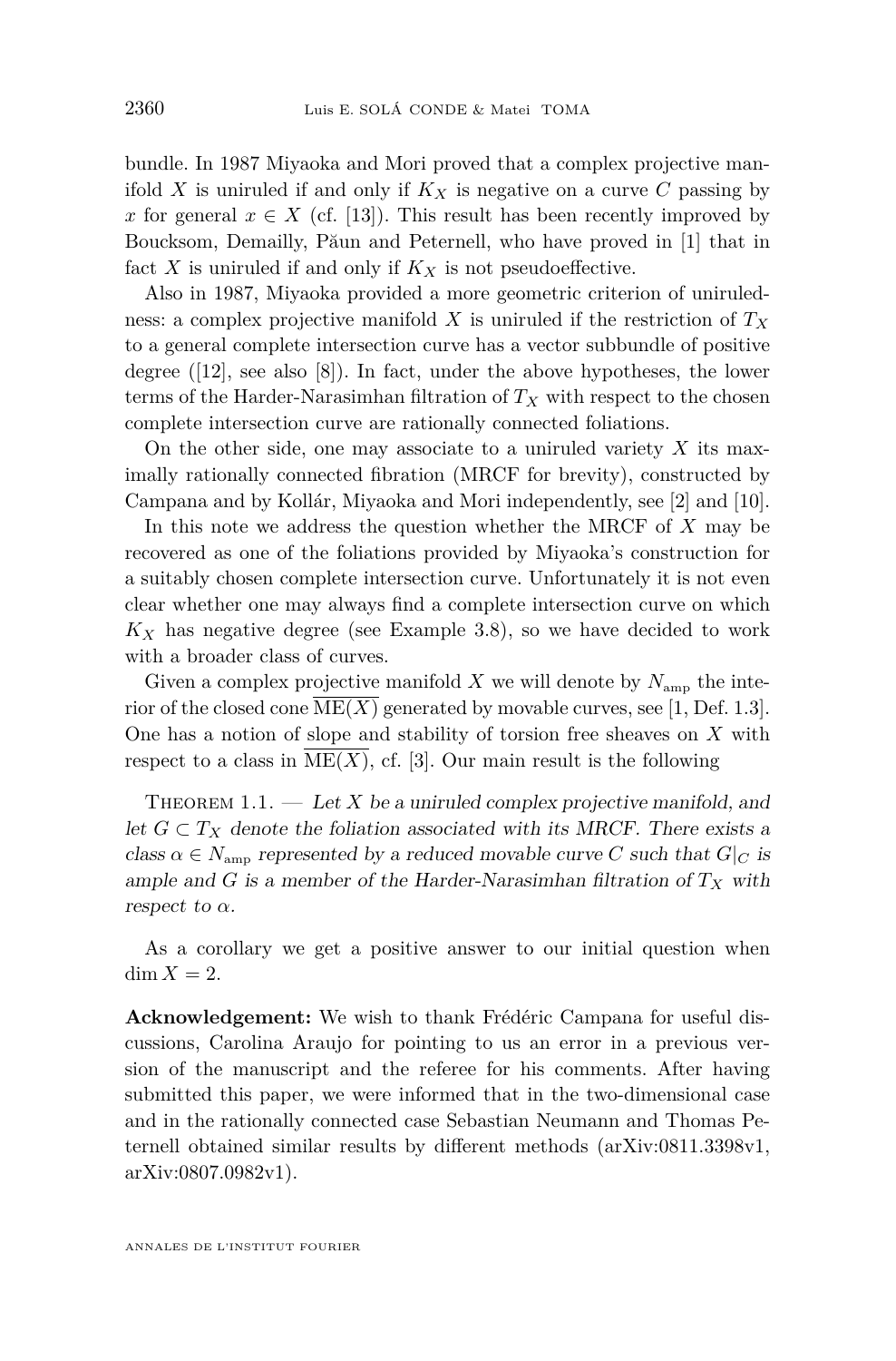#### **2. Preliminaries**

Along this paper *X* will denote a complex projective manifold of dimension at least two.

In this section we first review known facts about stability with respect to movable classes. We refer the interested reader to [\[3\]](#page-11-0) for further details. Finally we discuss the relation of that concept with the maximal rationally connected fibration of *X*.

DEFINITION 2.1. — A curve  $C \subset X$  is called *movable* if there exists an irreducible algebraic family of curves containing *C* as a reduced member and dominating *X*. As usual, we denote by  $N_1(X)$  the vector space of numerical classes of real 1-cycles on  $X$  and by  $N^1(X)$  its dual. The closure in  $N_1(X)$  of the convex cone generated by classes of movable curves will be denoted by  $\text{ME}(X)$ , and its interior by  $N_{\text{amp}}$ . The elements of  $\text{ME}(X)$ are called *movable classes*.

By a theorem of Boucksom, Demailly, Păun and Peternell (cf. [\[1\]](#page-10-0)), ME(*X*) equals the dual of the Neron-Severi part of the *pseudoeffective* cone, i.e. the closure in  $N^1(X)$  of the convex cone generated by classes of effective divisors. The full (transcendental) pseudoeffective cone may be described as the cone of classes of positive closed (1*,* 1)-currents on *X*.

DEFINITION 2.2. — A movable class  $\alpha$  is called *weakly free* if given any codimension 2 subset  $B \subset X$  there exists a representative C of  $\alpha$  such that  $C \cap B = \emptyset$ .

Remark 2.3. — A smooth curve  $C \subset X$  is usually called *free* (cf. [\[9,](#page-11-0) II.3]) if  $H^1(C, T_X|_C) = 0$  and  $T_X|_C$  is globally generated. Moreover, a rational curve *C* is called *very free* if  $T_X|_C$  is ample. By [\[9,](#page-11-0) II.3.7], the classes of free and very free curves are weakly free.

We may associate a notion of stability to every movable class  $\alpha$ .

DEFINITION 2.4. — Given a movable class  $\alpha \in \overline{\text{ME}(X)}$  and a torsion free sheaf  $E$  on  $X$ , we define the slope of  $E$  with respect to  $\alpha$  in the usual way:

$$
\mu_{\alpha}(E) := \frac{c_1(E) \cdot \alpha}{\text{rank}(E)}.
$$

When there is no possible confusion about the class we are using, we will denote the slope simply by *µ*.

We say that a torsion free sheaf *E* on *X* is *stable* (resp. *semistable*) with respect to  $\alpha$  if the slope of every coherent subsheaf of  $E$  is smaller than (resp. smaller than or equal to)  $\mu_{\alpha}(E)$ .

TOME 59 (2009), FASCICULE 6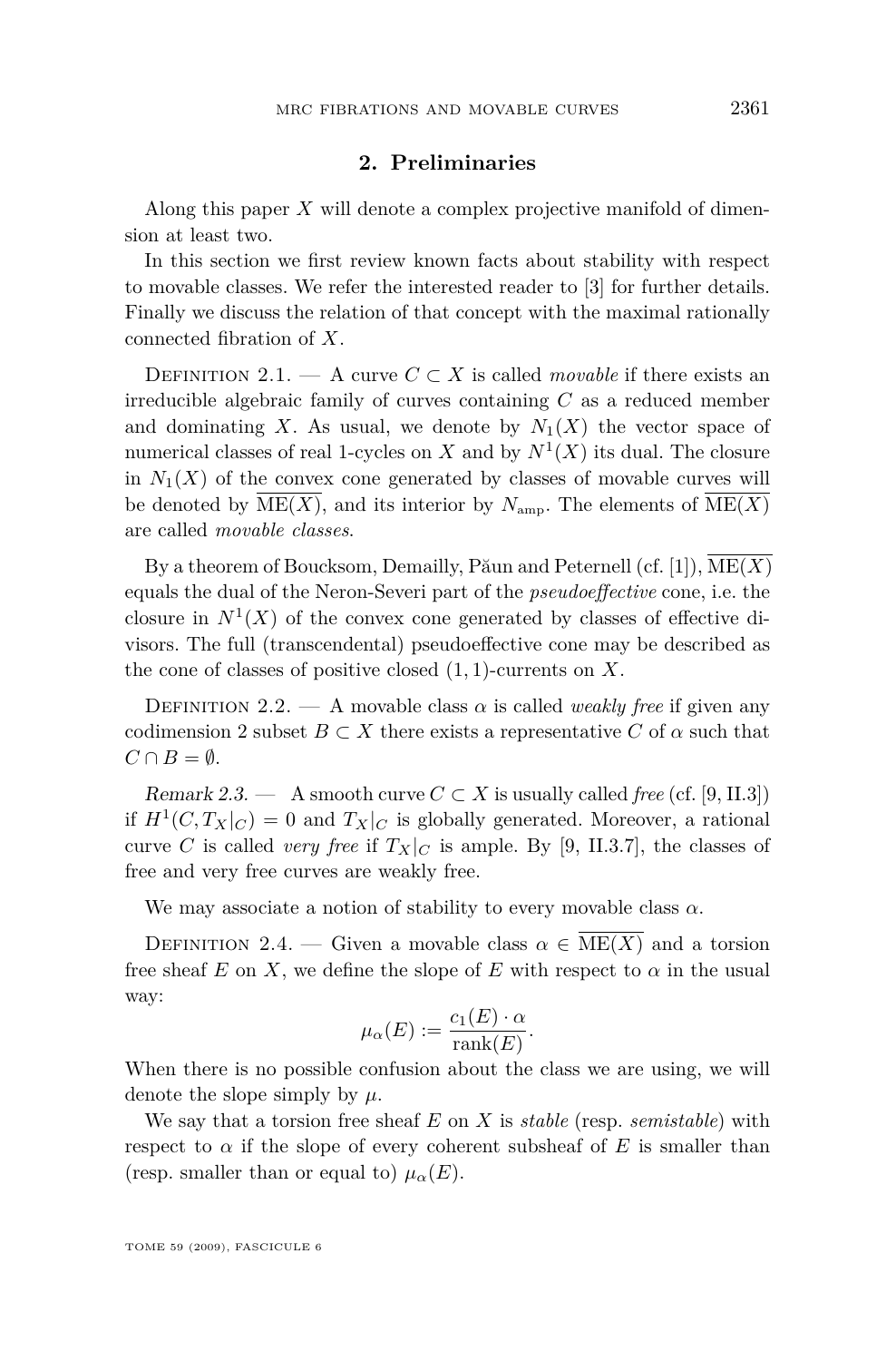<span id="page-4-0"></span>Note that if  $\alpha$  is the class of a complete intersection curve of ample divisors  $H_1, \cdots, H_{n-1}$ , these concepts coincide with the usual notions of stability and semistability with respect to the polarizations  $H_1, \dots, H_{n-1}$ .

The following remark is well known for the usual concept of stability, and the same proof can be applied verbatim in our setting:

Remark 2.5. — For a fixed movable class  $\alpha$  and a torsion free sheaf *E* on a variety *X*, the set of slopes of torsion free subsheaves of *E* has a maximum, and the saturated subsheaf of maximal rank for which the maximal slope is achieved is called the *maximally destabilizing subsheaf* of *E*. By recursion one obtains the *Harder-Narasimhan filtration* of *E* with respect to  $\alpha$ , which is the only filtration

$$
HN^{\alpha}(E): 0 = E_0 \subsetneq E_1 \subsetneq \ldots \subsetneq E_r = E
$$

such that the quotients  $E_i/E_{i-1}$  are torsion free semistable sheaves, and the sequence of slopes  $(\mu_i(E) := \mu(E_i/E_{i-1}))$ <sub>*i*</sub> is strictly decreasing. The numbers  $\mu_1(E)$  and  $\mu_r(E)$  are also called *maximal slope* and *minimal slope* of *E*, respectively.

If  $\alpha = [C]$  we may also consider the Harder-Narasimhan filtration of  $E|_C$ . Although it is not true in general that this filtration coincides with the restriction of  $HN^{\alpha}(E)$ , it does when *C* is a general complete intersection curve. This follows from the Mehta-Ramanathan restriction theorem (cf. [\[11\]](#page-11-0), see also [\[4\]](#page-11-0)) and as a consequence we obtain in this case that  $E_i|_C$  is ample if  $\mu_i(E) > 0$ .

In this paper we are interested in the Harder-Narasimhan filtration of *T<sup>X</sup>* with respect to movable classes *α*. Let us introduce the notation that we will use below.

Notation 2.6. — Let X be a smooth complex projective variety and  $\alpha$ be a movable class in *X*. We will denote by

$$
HN(T_X): 0 = F_0 \subsetneq F_1 \subsetneq \ldots \subsetneq F_r = T_X
$$

the Harder-Narasimhan filtration of  $T_X$  with respect to  $\alpha$  and by  $\mu_i$  the slopes of  $F_i/F_{i-1}$ , for all *i*. We will also denote by *s* the integer  $s =$  $\max (\{0\} \cup \{i | \mu_i > 0\}).$ 

The first property we are concerned with is the behaviour of  $HN(T_X)$ with respect to birational transformations:

LEMMA 2.7. — Let  $\alpha = [C]$  be a movable class on *X*, and let  $\pi : \overline{X} \to X$ be projective birational morphism. Assume that *C* does not intersect the image *B* of the exceptional locus *E* of  $\pi$ . Then the Harder-Narasimhan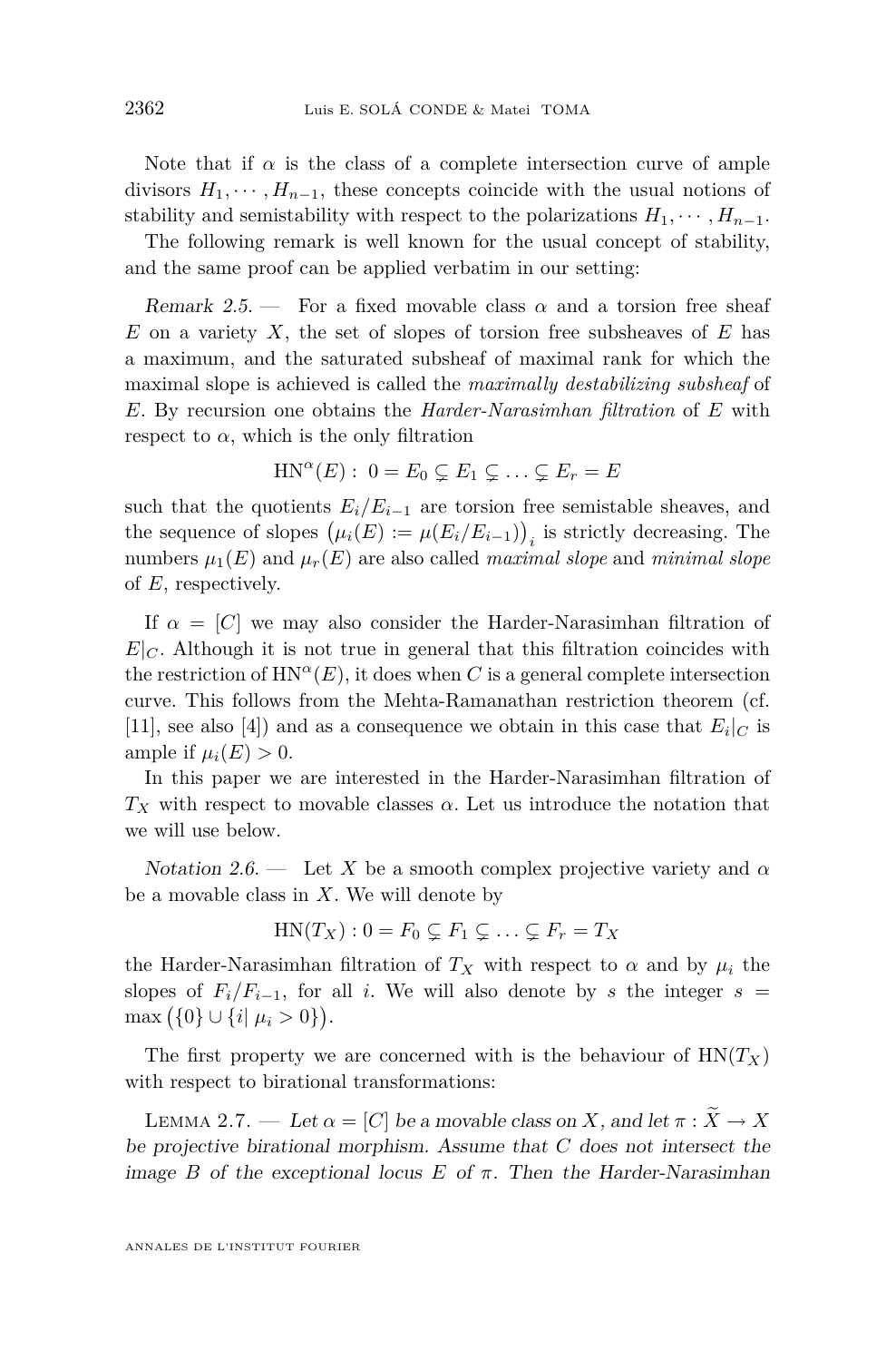<span id="page-5-0"></span>filtrations of  $T_X$  with respect to  $\alpha$  and of  $T_{\widetilde{X}}$  with respect to the pull-back<br>class  $\widetilde{\alpha}$  of  $\alpha$  coincide over  $X \setminus B$ . Thus the Harder-Narasimhan filtration of class  $\tilde{\alpha}$  of  $\alpha$  coincide over  $X \setminus B$ . Thus the Harder-Narasimhan filtration of  $T_X$  with respect to weakly free classes is birationally invariant.

Proof. — Let  $0 = F_0 \subset F_1 \subset \ldots \subset F_r = T_X$  denote the Harder-Narasimhan filtration of  $T_X$  with respect to  $\alpha$ . For every *i* let us denote by *F*<sub>*i*</sub> the saturation in  $T_{\widetilde{X}}$  of the extension by zero of  $F_i|_U$ , where *U* denotes the open set  $X \setminus B \cong \widetilde{X} \setminus E$ the open set  $X \setminus B \cong \tilde{X} \setminus E$ .

By construction  $\mu_{\alpha}^{\infty}(F_i/F_{i-1}) = \mu_{\alpha}(F_i/F_{i-1})$ , hence it suffices to show at  $\widetilde{F}_i/\widetilde{F}_{i-1}$  is semistable with respect to  $\widetilde{\alpha}$  for all *i*. In fact, given any that  $\widetilde{F}_i/\widetilde{F}_{i-1}$  is semistable with respect to  $\widetilde{\alpha}$  for all *i*. In fact, given any destabilizing subsheaf *D ⊂*  $\widetilde{F}_i/\widetilde{F}_{i-1}$ , the saturation in *T<sub>X</sub>* of the extension by zero of *D*|*I<sub>I</sub>* would destabilize  $F_i/F_{i-1}$ , a contradiction. □ by zero of  $D|_U$  would destabilize  $F_i/F_{i-1}$ , a contradiction.

Using the fact that the tensor product of semistable sheaves, modulo torsion, is again semistable ([\[3,](#page-11-0) Appendix]), one checks that the minimal slope of  $F_i \otimes F_i$  is twice the minimal slope of  $F_i$ , hence larger than the maximal slope of  $T_X/F_i$  provided  $i \leq s$ . This implies that  $\text{Hom}(F_i \otimes F_i, T_X/F_i) = 0$ , in particular the O'Neill-tensor  $N: F_i \otimes F_i \to T_X/F_i$  induced by the Lie bracket has to vanish and thus  $F_i$  is integrable for each  $i \leq s$ .

If  $s > 0$  and  $\alpha$  is the class of a general complete intersection curve *C*, then  $F_s|_C$  is ample and [\[8\]](#page-11-0) allows us to say that the leaves of  $F_s$  are algebraic and rationally connected. Unfortunately, since the ampleness of  $F_s|_C$  is not known for a general movable curve *C*, the previous argument cannot be used in general. Nevertheless the following property is still fulfilled:

LEMMA 2.8. — With the notation in [2.6,](#page-4-0) let G be a subsheaf of  $T_X$  and assume further that  $\alpha = [C]$ , where *C* is a curve contained in the regular locus of the distributions *G* and  $F_s$  (that is, the locus where  $T_X/G$  and  $T_X/F_s$  are locally free). If moreover  $G|_C$  is ample, then *G* is contained in *Fs*.

Proof. — Assume the contrary. By the ampleness of  $G|_C$  we get  $\mu(G +$  $F_s/F_s$ ) =  $\mu(G/G \cap F_s) > 0$ , therefore  $\mu_{s+1} > 0$ , contradicting the choice of *s*. □

The following result will be used in the case of the MRCF.

LEMMA 2.9.  $\qquad$  Let *X* and *Z* be smooth projective varieties of positive dimension,  $\pi : X \dashrightarrow Z$  a rational map, *G* the foliation on *X* associated to *π* and *α* a weakly free class on *X*. If  $G \subsetneq F_s^{\alpha}$ , then *Z* is uniruled.

Proof. — Since by Lemma [2.7](#page-4-0) the Harder-Narasimhan filtration of *T<sup>X</sup>* with respect to weakly free classes is birationally invariant, we may assume that  $\pi$  is a morphism. The same property will allow us to reduce ourselves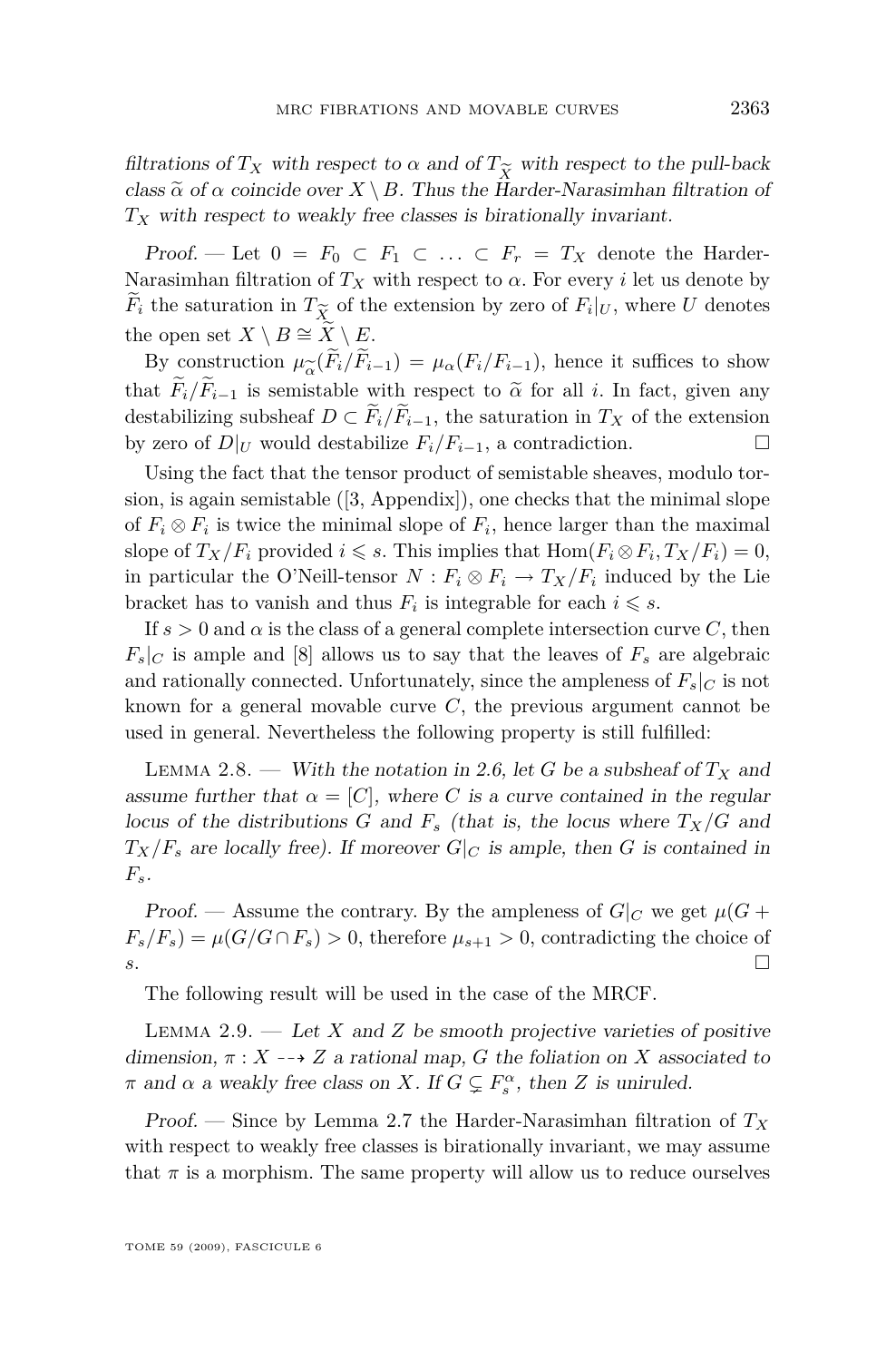to the situation when  $\pi$  is also equidimensional. Indeed, over some open subset *V* of *Z* the morphism  $\pi$  coincides with the universal family over some locally closed subvariety *U* of the corresponding Chow scheme of *X*. Let  $Z_1$  be the closure of  $U$  and  $X_1$  be the universal family over  $Z_1$ . Let further  $Z_2 \rightarrow Z_1$  denote a desingularization of  $Z_1$  and  $X_2$  the normalization of  $X_1 \times_{Z_1} Z_2$ . We get the following diagram



where the composition of the rational maps in the upper row is a birational morphism. The pullback of  $\alpha$  by this morphism is a weakly free class on *X*2.

We now replace  $\pi: X \to Z$  by  $\pi_2: X_2 \to Z_2$  which is equidimensional and change notation accordingly. The fact that *X* could be singular will not bother us since  $\alpha$  is weakly free.

As before the leaves of the foliation *F<sup>s</sup>* contain the leaves of *G*.

We claim that the foliation  $F_s$  descends to a foliation  $E$  on  $Z$ . Indeed, consider a small analytic neighborhood *W* around a general point *x* of a fixed general fiber of  $\pi$ . The foliation defined by  $F_s$  is regular around x and is a product in *W*. Each leaf *L* of  $F_s$  in *W* projects onto a smooth closed submanifold *S* of  $\pi(U)$  with dim  $S = \text{rank}(F_s/G)$ . Therefore the closure of the leaf of  $F_s$  in  $\pi^{-1}(\pi(W))$  containing *L* is  $\pi^{-1}(S)$ . Since  $\pi^{-1}(\pi(W))$  is a neighbourhood of  $\pi^{-1}(\pi(x))$  we see that *S* is independent of the choice of  $x \in \pi^{-1}(\pi(x))$ . This defines the desired foliation on *Z*.

Choose now a movable curve C representing  $\alpha$  and avoiding Sing X, the singular sets of the foliations  $F_s$  and  $G$  as well as the pull-back of the singular set of the foliation *E*. Then in a neighbourhood of *C* it is easy to check that  $F_s/G$  and  $\pi^*E$  are locally free and that there exists an injective morphism  $F_s/G \to \pi^*E$ . This implies  $\deg_\alpha(\pi^*E) \geq \deg_\alpha(F_s/G) > 0$ . Thus *E* has positive degree with respect to the movable curve  $C' = \pi(C)$  and by [\[3,](#page-11-0) Thm. 1.9] it follows that *Z* is uniruled.

#### **3. Movable curves and rationally connected foliations**

In this section we prove Theorem [1.1](#page-2-0) and make some comments on the two dimensional case.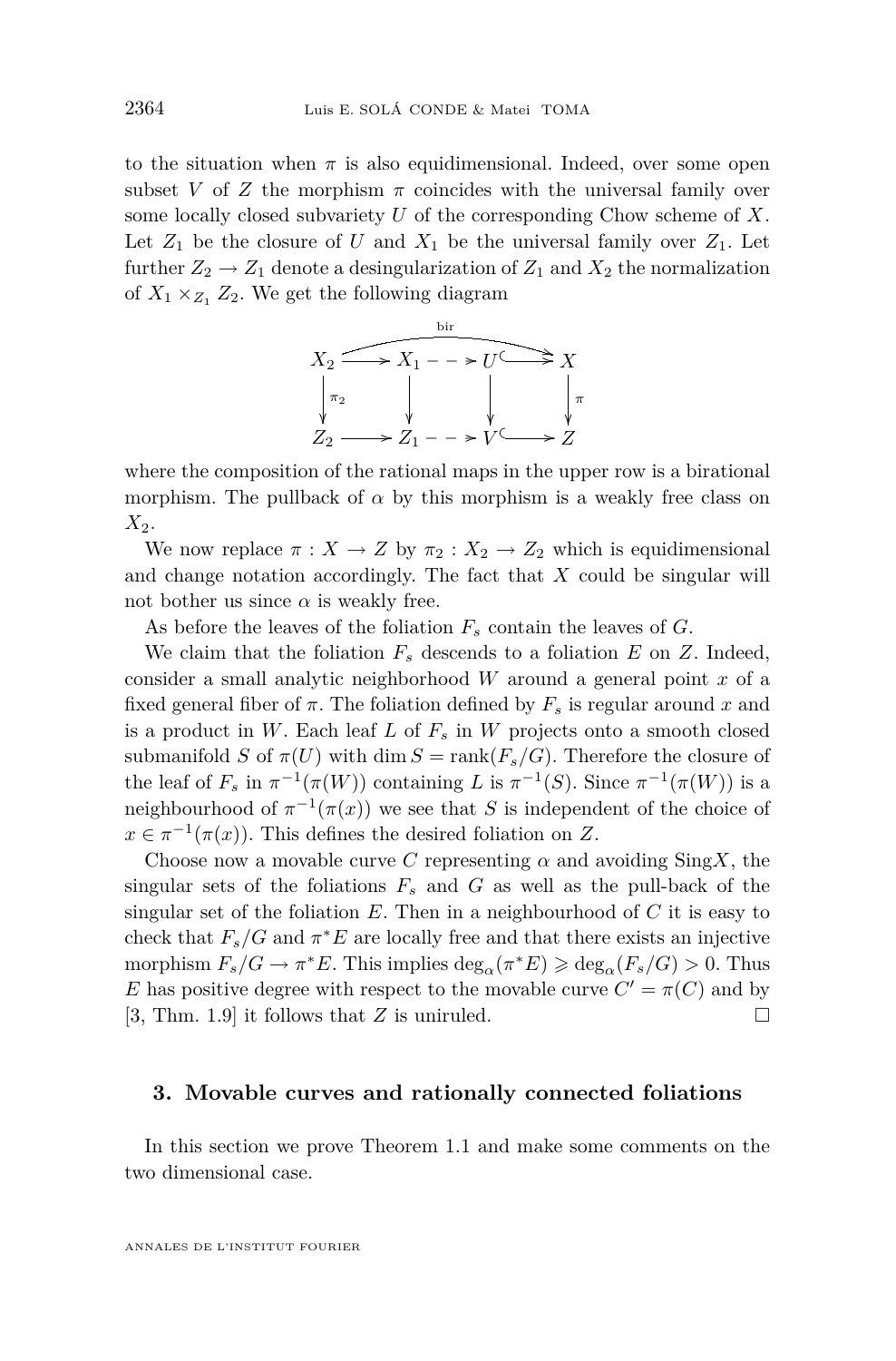#### **3.1. The rationally connected case**

<span id="page-7-0"></span>For rationally connected varieties the statement of the main theorem takes the following form.

PROPOSITION 3.1. — Let X be a rationally connected manifold. There exists a class  $\alpha \in N_{\text{amp}}$  represented by a movable curve *C* such that  $T_X|_C$ is ample.

In order to prove this result we need some preparations.

DEFINITION 3.2. — Let *T* be a positive closed current of bidegree  $(1, 1)$ on *X* and  $f: C \to X$  a non-constant morphism from a smooth connected curve *C* to *X*. Choose local  $i\partial\overline{\partial}$ -potentials  $u_i$  for *T* on open sets  $U_i \subset X$ and suppose that  $f(C) \cap U_i$  is not contained in the polar set of  $u_i$  for some *i*. Then define locally  $f^*T$  as  $i\partial\overline{\partial}(u_i \circ f)$ .

LEMMA 3.3. — Under the above conditions  $f^*T$  is a well defined positive closed current of bidegree  $(1, 1)$  on *C* and  $[f^*T] = f^*[T]$  where  $[ ]$  denotes taking cohomology classes.

Proof. — There exists a smooth closed  $(1, 1)$ -form  $\eta$  in the cohomology class of *T*. Therefore  $T - \eta = i\partial \overline{\partial}v$ . We may assume  $U_i$  to be biholomorphic to open balls, hence  $\eta|_{U_i} = i\partial\overline{\partial}v_i$  for some smooth functions  $v_i$ . Thus  $f^*T$  is given locally as  $i\partial\overline{\partial}((v_i+v|_{U_i})\circ f)$  showing that  $[f^*T]=[f^*\eta]=f^*[T]$ .  $\Box$ 

DEFINITION  $3.4.$  — We shall say that a (connected) family of curves  $(C_s)_{s \in S}$  on *X* is good if there exists some closed subset  $A \subset X$  of codimension two such that for all  $x \in X \setminus A$  there exist  $C_{s_1}, ..., C_{s_n}$  curves in the family passing through *x* and analytically open connected local branches  $C_{s_i}^0$  of  $C_{s_i}$  at *x* with the following properties

- (1)  $C_{s_i}^0$  is smooth at *x* for all *i*,
- $(2)$   $\sum_{i=1}^{n} T_x C_{s_i}^0 = T_x X$ ,
- (3) for all *i* there are *n−*1-dimensional subfamilies in *S* of curves whose connected local branches give foliations locally around *x* which contain  $C^0_{s_i}$  as a leaf.

LEMMA 3.5. — If  $(C_s)_{s \in S}$  is a good family of curves on *X* and *T* is a positive closed current of bidegree (1*,* 1) such that the intersection product  $|T||C_s|$  vanishes, then  $T=0$ .

Proof. — Take  $f: C_s' \to C_s$  the morphism of normalization. Since the family is good  $f^*T$  is well defined for general  $s \in S$  and we see that the hypothesis  $[T][C_s] = 0$  implies  $f^*T = 0$ . Now adopting the notations of the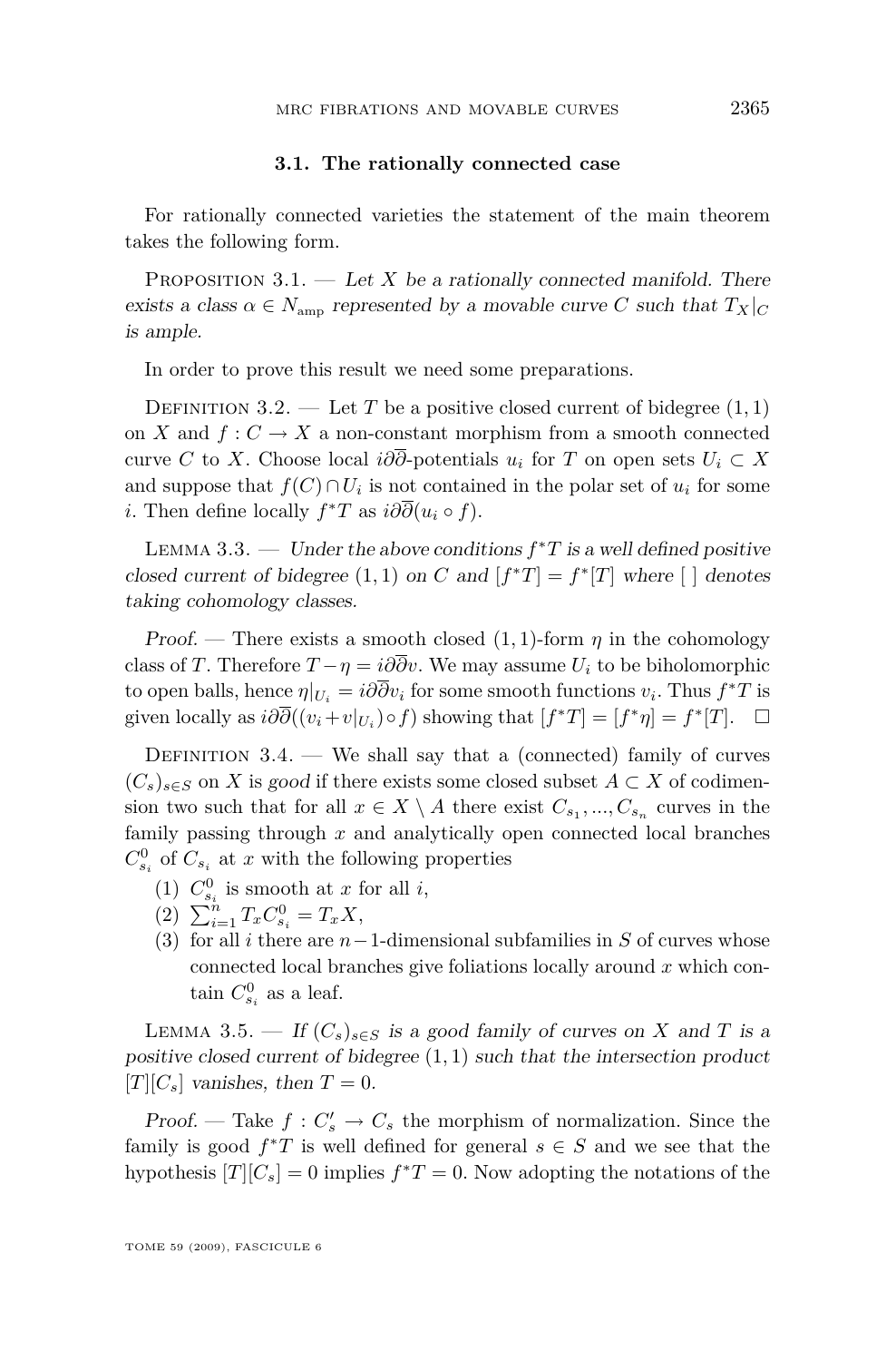<span id="page-8-0"></span>above definition, let  $x \in X \setminus A$  and  $\pi_i : U_i \to B_i$  be a smooth map from an open neighborhood  $U_i$  of *x* onto a  $n-1$ -dimensional base  $B_i$  defining the local foliation which contains  $C_{s_i}^0$  as a leaf. Let further  $\omega_i$  be the pullback to  $U_i$  of a volume form on  $B_i$ . Then our assumption on  $T$  provides  $T \wedge \omega_i = 0$  on  $U_i$  and thus  $T \wedge \sum_{i=1}^n \omega_i = 0$  around *x*. But  $\sum_{i=1}^n \omega_i$  is a strictly positive  $(n-1, n-1)$ -form and thus the  $(n-1)$ -st power of a (1, 1)-positive form  $\Omega$  on  $\bigcap_{i=1}^{n} U_i$ , cf. [\[3,](#page-11-0) Appendix]. Since the trace measure of *T* with respect to  $\Omega$  vanishes, the support of *T* will be contained in *A*, hence  $T = 0$ .

COROLLARY 3.6. — If  $(C_s)_{s \in S}$  is a good family on *X* then  $[C_s] \in N_{\text{amp}}$ .

Proof. — By [\[1\]](#page-10-0) the class  $\alpha$  of a curve belongs to  $N_{\text{amp}}$  if for every nonzero positive closed current *T* on *X* one has  $[T]a > 0$ . For any non-zero positive closed current *T* on *X* there exists an element  $C_s$  such that  $f^*T$ is well defined, where  $f: C_s' \to C_s$  denotes normalization. Then the above Lemma yields  $[T][C_s] > 0$ .

Proof of Proposition  $3.1$ . — From the previous discussion, it is enough to show that any rationally connected manifold *X* admits good families of very free rational curves.

Take  $x_1$  any point of *X*. By [\[9,](#page-11-0) Thm. IV.3.9] there is an immersion *f* of  $\mathbb{P}^1$  such that  $f(0) = x_1$  and  $f^*T_X$  is ample. Let us denote by  $\mathcal{M}_1$ the family of curves determined by the component of the Hom-scheme  $Hom(\mathbb{P}^1, X)$  containing [f]. It satisfies condition (1) of Definition [3.4](#page-7-0) at  $x_1$  by construction. Arguing as in [\[7,](#page-11-0) Prop. 2.3] one sees that the tangent directions to general deformations of  $f$  sending 0 to  $x_1$  fill in almost all of  $\mathbb{P}(\Omega_X|_{x_1})$ , hence we get condition (2). Finally, note that the differential of the evaluation map is surjective at  $(f, 0)$ , by the ampleness of  $f^*T_X$ , hence the last condition at  $x_1$  is satisfied as well.

Let us denote by  $U_1 \subset X$  an open set where the family  $\mathcal{M}_1$  satisfies (1), (2) and (3). For any  $x_2 \in X \setminus U_1$  we can consider  $\mathcal{M}_2$  and an open set  $U_2$ constructed as above. Consider now the family *M* of curves of the form  $C_1 \cup C_2$ , for  $[C_i] \in \mathcal{M}_i$ ,  $i = 1, 2$ . It verfies the properties (1), (2) and (3) for every point in  $U_1 \cup U_2$ . By noetherian recursion the assertion follows.  $\Box$ 

#### **3.2. The general case**

Proof of Theorem  $1.1.$  — Suppose that  $X$  is uniruled but not rationally connected and denote by *G* the foliation induced by the MRCF of *X*. We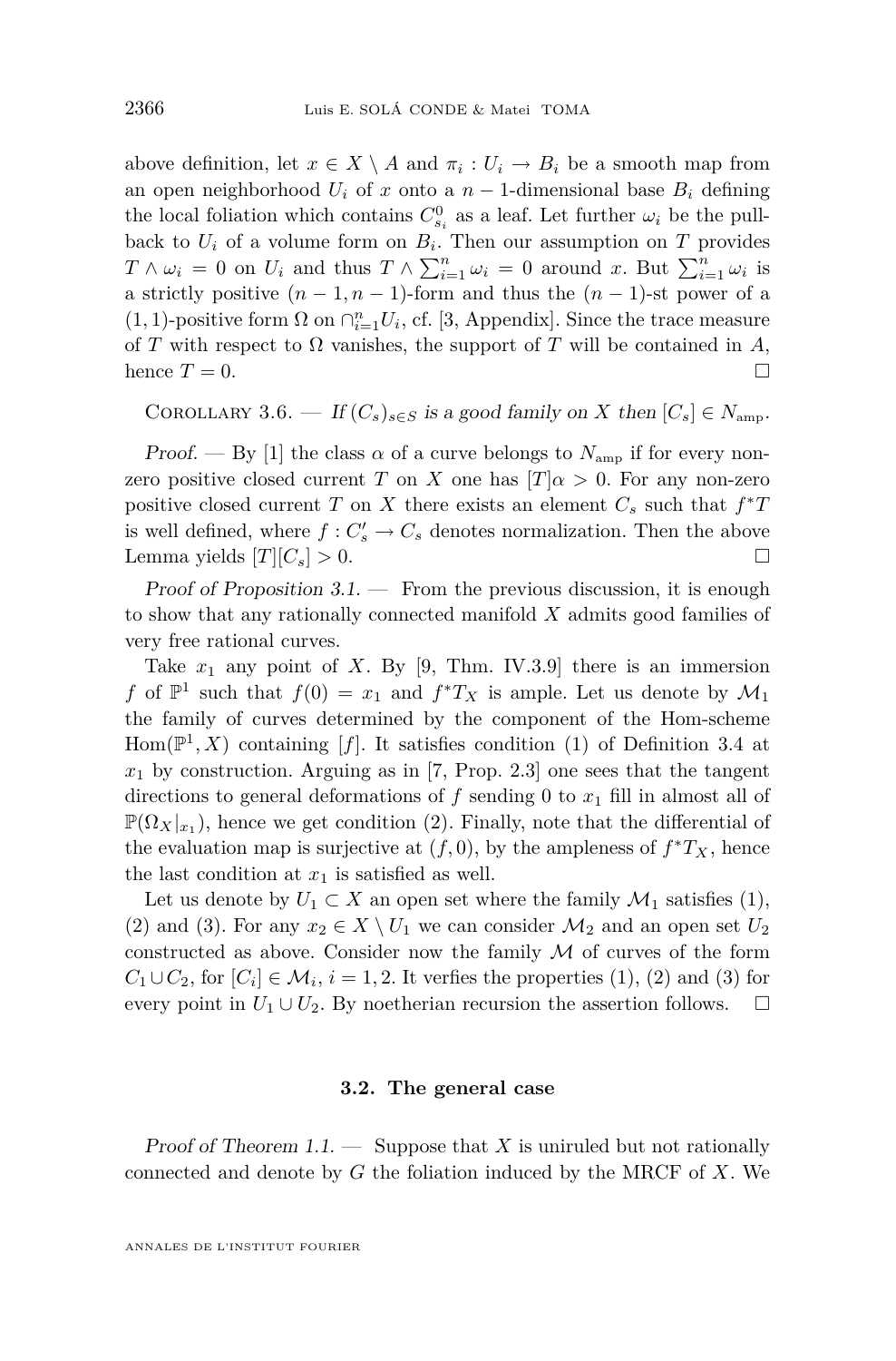first show that a weakly free curve C exists in X such that  $G|_C$  is ample and  $[C] \in N_{\text{amp}}$ .

We take a general smooth complete intersection curve *D* on *X* avoiding the singularities of *G*. Following [\[9,](#page-11-0) II 7], we will consider combs with handle *D* and *m* teeth *R<sup>i</sup>* which are smooth free rational curves contained in distinct general fibers of the rationally connected fibration, each *R<sup>i</sup>* meeting *D* transversely in one point *P<sup>i</sup>* . By Proposition [3.1](#page-7-0) we may also assume that  $G|_{R_i}$  is ample for all  $1 \leq i \leq m$ . By [\[9,](#page-11-0) II 7.9-7.10], for arbitrarily large *m* one can find such a comb  $C_0$  which deforms to give a covering family  $(C_t)_{t \in T}$  of curves on *X* such that the general member  $C_t$  is smooth and free. Moreover,  $[C_t]$  is weakly free and the family  $(C_t)_{t \in T}$  is good since the family of complete intersection curves containing *D* was already good. In particular  $[C_t] \in N_{\text{amp}}$  by Corollary [3.6.](#page-8-0)

We now prove that  $G|_{C_t}$  is ample. Let us denote by

$$
S \xrightarrow{q} X
$$
\n
$$
P \downarrow \qquad T
$$

the desingularization of the smoothing described above, where *T* is a smooth curve. In particular the central fiber  $S_0 \cong C_0 \cup \bigcup_j E_j$ , where  $q(E_j)$  is zerodimensional, hence  $q^*(G|_{E_j})$  is trivial for every *j*.

We will consider the relative Harder-Narasimhan filtration

$$
0 = G_0 \subsetneq G_1 \subsetneq \cdots \subsetneq G_k = q^*G
$$

of  $q$ <sup>\*</sup>*G*, see [\[6,](#page-11-0) 2.3]. Over some open subset  $U \subset T$ , it induces the usual Harder-Narasimhan filtration of  $q^*(G|_{C_t})$ ,  $t \in U$ . Let  $G'$  denote the quotient  $q$ <sup>\*</sup>*G*/ $G$ <sub>*k*−1</sub> modulo torsion. It will be enough to show that  $deg_{C_t}(G')$  is positive.

In fact, the morphism  $q^*G \to G'$  induces a surjective morphism

$$
\bigwedge^r q^*G \to \det G' \otimes \mathcal{I}_Z,
$$

where  $r$  denotes the rank of  $G'$  and  $\mathcal{I}_Z$  is the ideal sheaf of a zero-dimensional subscheme  $Z \subset S$ . Now, for general  $t \in U$ 

$$
\begin{aligned} \deg_{C_t}(G') &= \deg_{C_t}(\det G') = \\ &= \deg_D(\det G') + \sum_{i=1}^m \deg_{R_i}(\det G') + \sum_j \deg_{E_j}(\det G'). \end{aligned}
$$

For each component *B* of the curve  $S_0$  we may consider the image  $P_B$ of the natural map  $(\det G' \otimes I_Z)|_B \to (\det G')|_B$ , which is a quotient of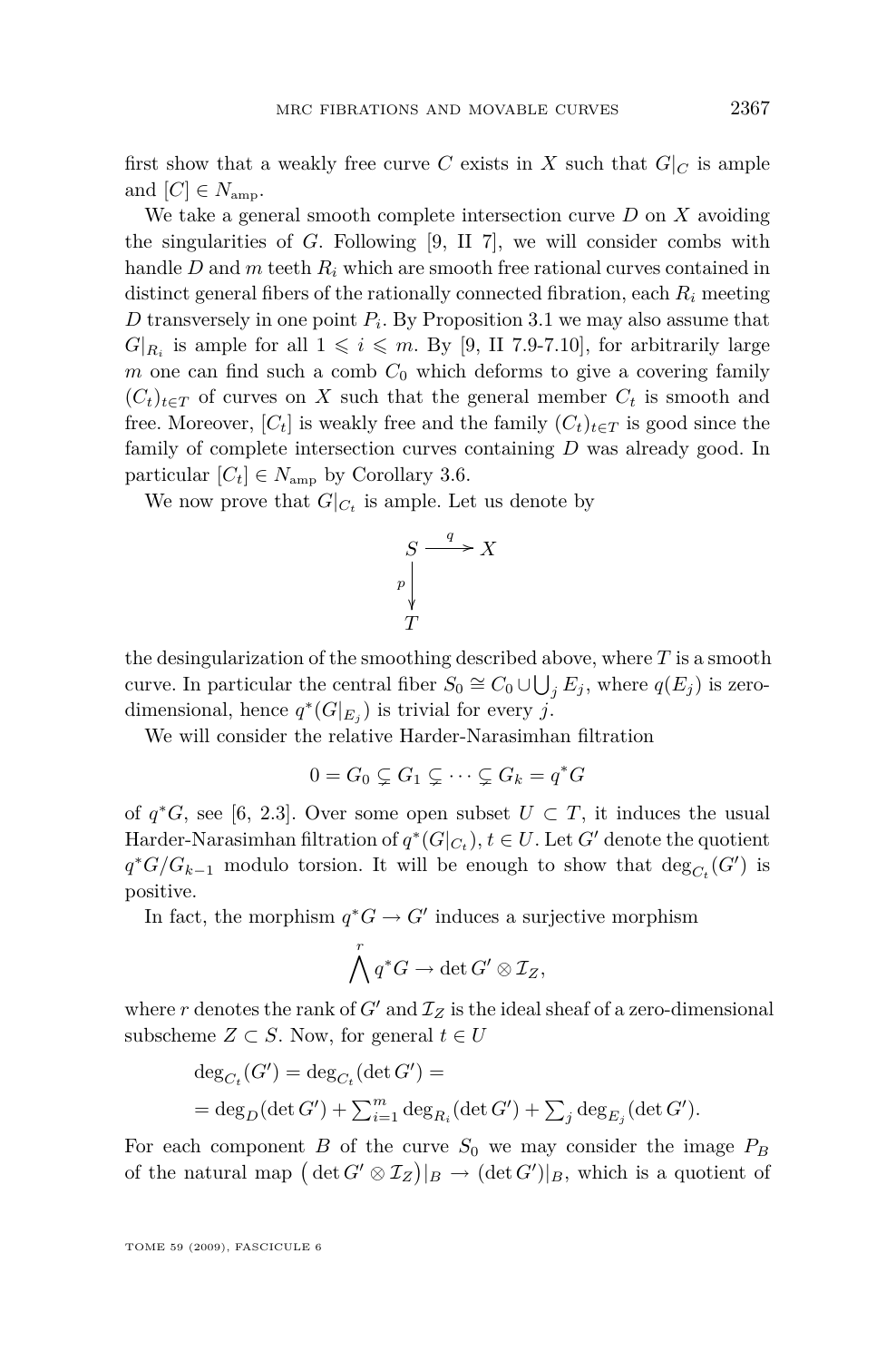$(q^* \bigwedge^r G) |_{B}$  and thus

$$
\deg_B(\det G') \geqslant \deg(P_B) \geqslant \mu_{\min}\left(q^* \bigwedge^r G\right)|_B.
$$

The last term is nonnegative for  $B = E_j$  and it is at least  $1/r$  when  $B = R_i$ , hence

$$
\deg_{C_t}(G') \ge \mu_{\min}\left(\bigwedge^r G\right)|_D + \frac{m}{r}
$$

is strictly positive for *m >>* 0.

Let as usual  $\alpha = [C_t]$  and consider the Harder-Narasimhan filtration of *TX* with respect to *α*. By Lemma [2.8](#page-5-0) it follows that  $G \subset F_s$ . If  $G \neq F_s$ , then by Lemma [2.9](#page-5-0) the target of the MRCF of *X* would be uniruled. But this is impossible by [\[5\]](#page-11-0), thus  $G = F_s$  and the Theorem is proved.  $\Box$ 

#### **3.3. Comments on surfaces**

In the case of surfaces we get the following

COROLLARY 3.7.  $\qquad$  Let *X* be a uniruled complex projective smooth surface and let *G* denote the foliation associated with the MRCF of *X*. There exists an ample divisor *C* on *X* such that  $G|_C$  is ample and *G* is a member of the Harder-Narasimhan filtration of  $T_X$  with respect to  $[C]$ .

Proof. — Since *N*amp coincides in this case with the cone of ample divisors of *X*, the statement follows from Theorem [1.1.](#page-2-0)

For a rationally connected surface  $X$ , the above corollary asserts that there exists an ample curve *C* such that  $T_X|_C$  is ample. But one cannot expect this property to hold for every ample curve *C* on *X* in general. This can be seen in the following example, shown to us by F. Campana.

Example 3.8.  $\qquad$  Let X be the blow-up of  $\mathbb{P}^2$  at sixteen general points  $P_1, \ldots, P_{16}$  and let *C* be the strict transform of a general quintic passing through  $P_1, \ldots, P_{16}$ . It is easy to check that *C* is a very ample divisor on *X* but *−K<sup>X</sup> · C* = *−*1.

#### BIBLIOGRAPHY

[1] S. Boucksom, J.-P. Demailly, M. Păun & T. Peternell, "The pseudo-effectuve cone of a compact Kähler manifold and varieties of negative Kodaira dimension", preprint math.AG/0405285.

ANNALES DE L'INSTITUT FOURIER

<span id="page-10-0"></span>